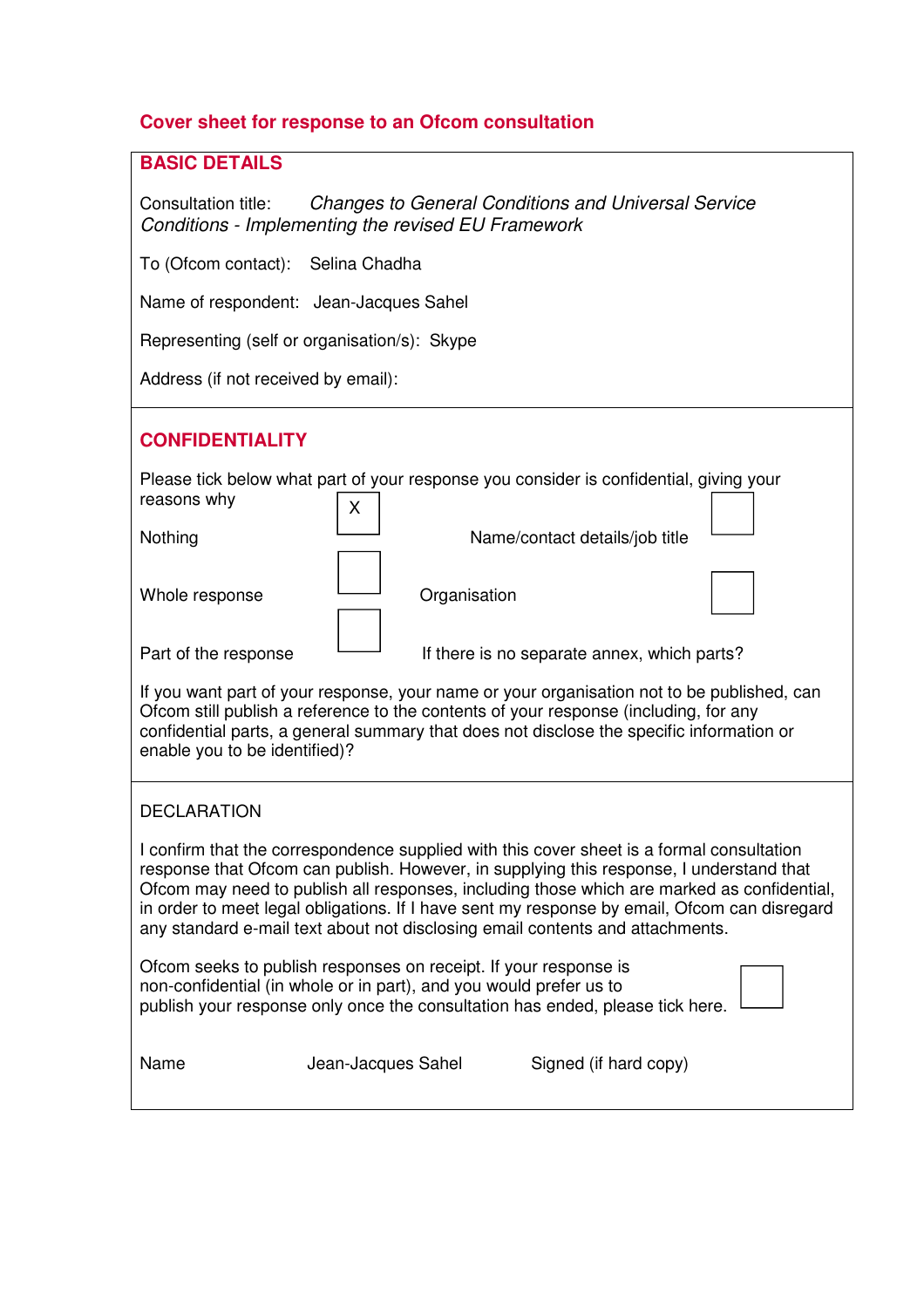**Ofcom** For the attention of Selina Chadha

E-mail: GCUSC.condoc@ofcom.org.uk

Luxembourg, 7 April 2011

# **Response of Skype Communications S.à.r.l. to Ofcom's consultation:** *"Changes to General Conditions and Universal Service Conditions - Implementing the revised EU Framework"***.**

Skype Communications S.à.r.l. (hereafter 'Skype' www.skype.com) is a Luxembourg-based provider of peer-to-peer software applications which enable Skype users to communicate with other Skype users, and enabling, optionally and where possible, certain forms of communication with the subscribers of electronic communications networks and services.

Please find hereby Skype's brief response to Ofcom's consultation.

### **A. General Remarks**

Skype welcomes the opportunity to comment on Ofcom's proposals relating to the implementation of Directives 2009/136/EC and 2009/140/EC in the UK.

Given that most of the proposed amendments to the General Conditions and Universal Service Conditions are directly lifted from the EC Directives, our comments are focused on areas where we believe that Ofcom may not be fully reflecting the letter and/or intent of the EC Directives, or where we believe that Ofcom's proposals are not sufficiently forward-looking.

In particular, our comments focus on the fact that:

- a) Ofcom is proposing to extend requirements which are linked to the concept of PATS beyond the scope of application intended by the EC Directives, and
- b) Ofcom appears to be missing an opportunity to adopt more forward-looking approaches to numbering (UK numbering and ETNS) and to standardisation.

Technology is beginning to enable everyone (including small organisations and individuals) to benefit from entirely new communications possibilities which are not intrinsically constrained by geography, and which can be self-provided, software

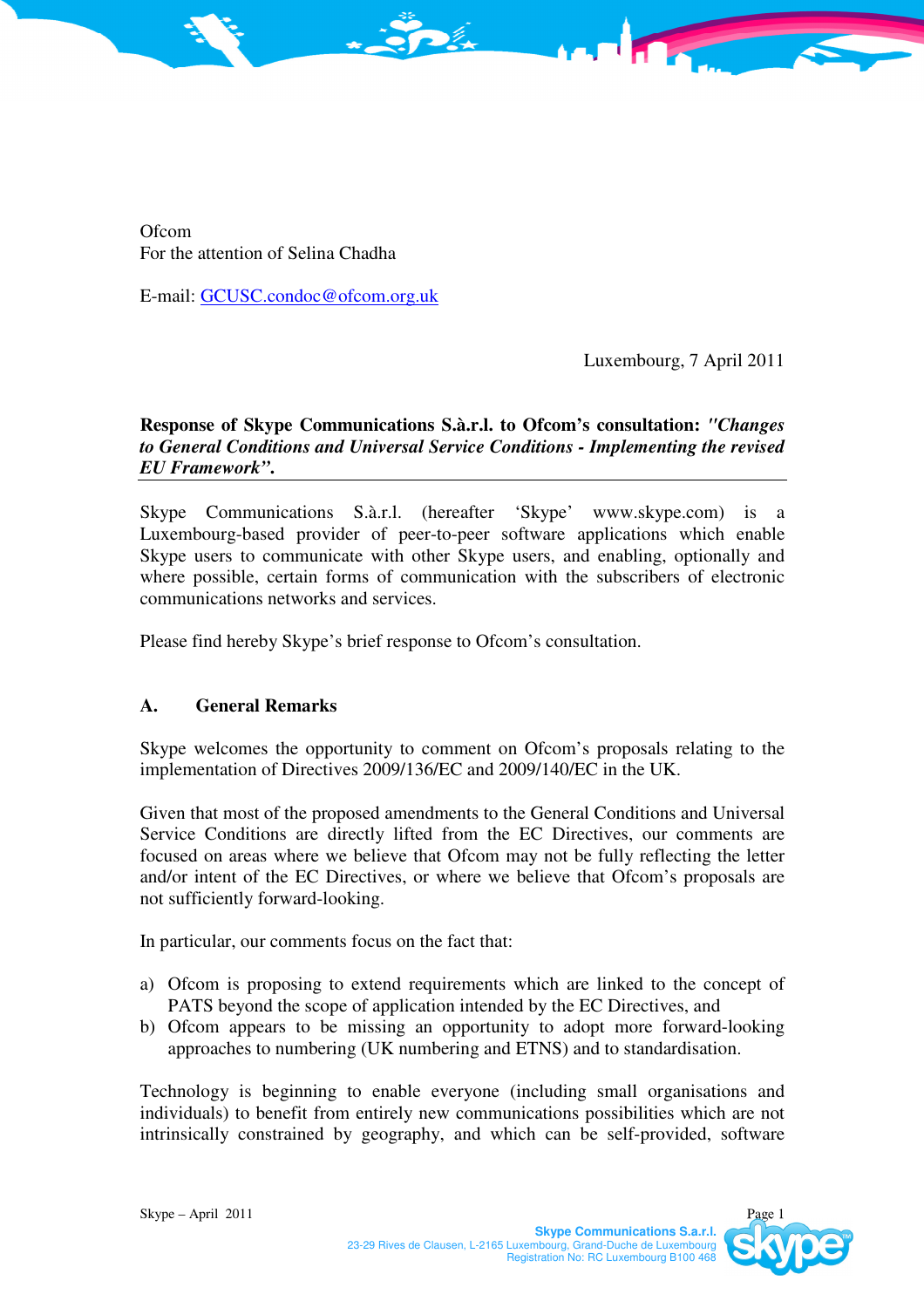applications, services, embedded on hardware, etc. Enabling the extension of these benefits, including through revised numbering arrangements, is very important for overall economic and social development and would address not only latent demand, but also existing and explicit demand of businesses of all sizes, and of individual citizens, because it enables new forms of citizen organisation, productive organisation, public administration, etc. and enhances collective and individual welfare.

We also wish to highlight that several countries have already fully recognised the obsolescence of geographic boundaries in numbering and the obsolescence of differentiated numbering arrangements between fixed and mobile is imminent (the United States and to some extent  $Dennark<sup>1</sup>$  have already recognised this obsolescence; the full implementation of the European Commission's Recommendation on the Regulatory Treatment of Fixed and Mobile Termination Rates in the EU<sup>2</sup>, and Ofcom's recent implementation thereof as regards mobile call termination, should accelerate this process).

Experience (of a much wider community of interests than the Skype user community) demonstrates unequivocally that there is not only latent, but quite manifest, demand from end-users (individual citizens, non-profit organisations, public administrations, businesses small and large) for:

- the assignment of national numbers outside of the traditional telephone zones or other boundaries, including trans-nationally.
- the assignment of global or pan-European numbers.
- the assignment of numbers without reference to traditional telephone services, which can be used for any purpose using any technology.
- the assignment of all types of numbers directly to end-users and directly to entities that are not providers of electronic communications networks or services.

Given these developments, Skype is fundamentally of the opinion that the right to use E.164 numbers, including geographic numbers, and the approach to sub-allocation of numbers, should not be restricted to particular geographic areas, to particular technical solutions, to particular business models, to particular usage cases, or to a particular status that are predetermined.

 $\overline{a}$ 

<sup>1</sup> See pages 21, 22 and 30 of the Guide to the Danish numbering plan: http://en.itst.dk/telecom-internet-regulation/filarkiv-numbering-

issues/Nummervejledning%20dec%202009EN.pdf

<sup>2</sup> http://eur-lex.europa.eu/LexUriServ/LexUriServ.do?uri=OJ:L:2009:124:0067:0074:EN:PDF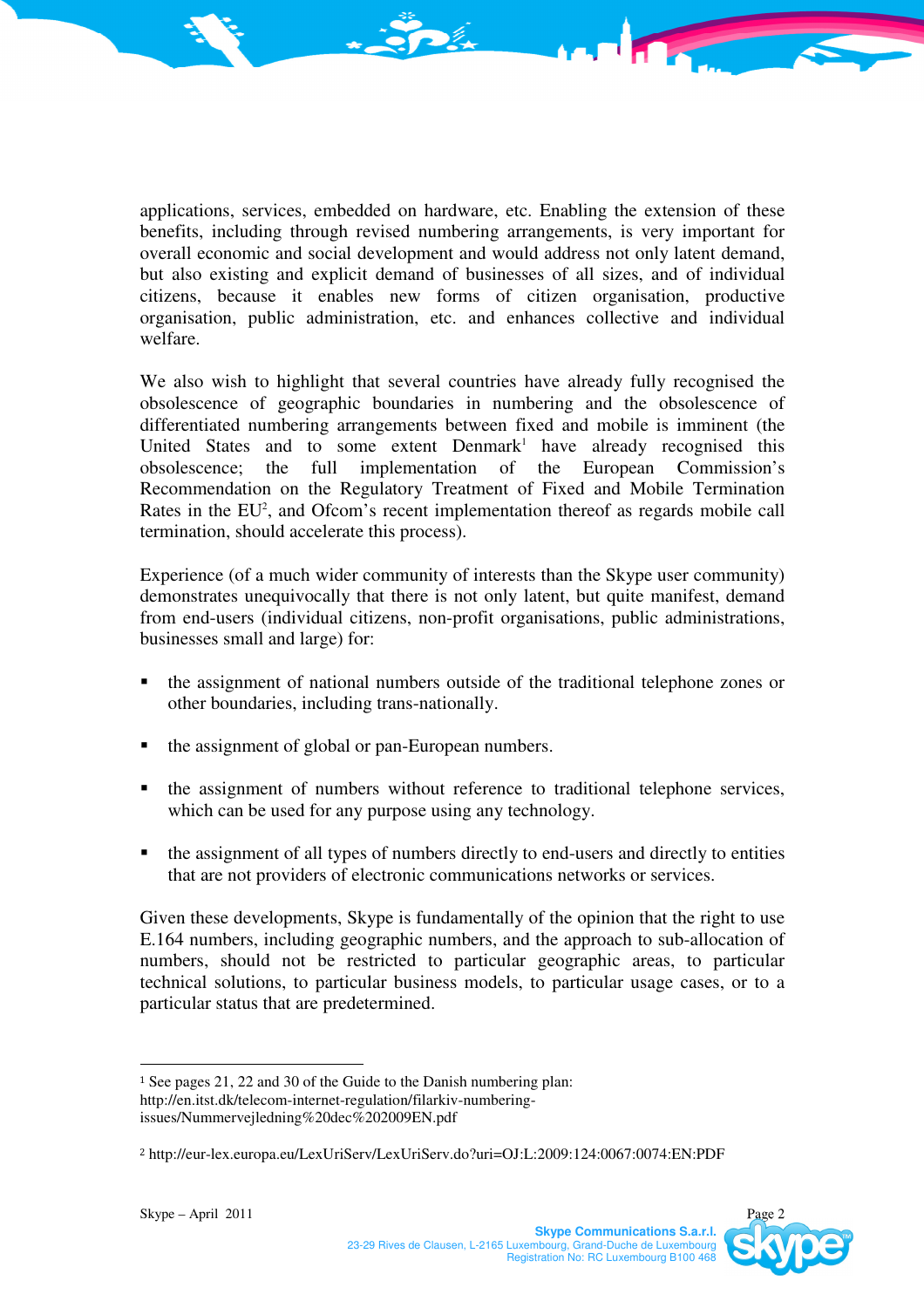On the basis of the above, we advocate that Ofcom should trigger a far more profound evolution of numbering in the UK.

With number location and service losing their significance in users' eyes, both because numbers are increasingly used as mere identifiers and because of increased mobility, Ofcom, and the EU more generally, should move towards a system that truly serves the needs of the European population and its economy and achieves the Single Market, enabling EU-wide or global use of numbers, irrespective of borders, with numbers attached to and identifying end-users themselves if they so wish, or their devices if they so wish, or attached to a provider if the end-user so wishes.

Finally, the revised Directives aim to protect 'net freedoms and net neutrality', according to the European Commission's statement welcoming their adoption. Indeed, in the UK the vast majority of mobile consumers are prohibited or overcharged in order to access and use the services and applications of their choice on the Internet. Skype therefore urges Ofcom to address this problem specifically in the General Conditions. In line with Article 8.4(g) of the Better Regulation Directive which mandates NRAs to promote "*the ability of end-users to access and distribute information or run applications and services of their choice*", Ofcom should apply a prohibition on harmful discrimination against specific content, application, source, origin, destination or protocol, stating explicitly – in sections 10.16-10.17 on switching and/or sections 11.12-11.13 on GC20 and 'access to numbers and services' - that:

- it is not acceptable for network access providers to block, degrade or surcharge the use and distribution of particular content, applications or services on the Internet;
- traffic management practices can be deemed 'acceptable' or 'reasonable' if they can be explained as being relevant, proportionate, necessary, and nondiscriminatory;
- the extraction of payment for traffic delivery on the best efforts, global public Internet runs counter to overarching policy objectives, including the wellestablished objective of furthering the development of the open Internet.
- traffic management techniques should also not be substitutes for an increase in capacity whenever possible: the authorities should protect the best efforts Internet from becoming a low speed, low capacity 'dirt road'.

Further, current dispute resolution procedures currently do not allow for either consumers or for online content, service and application providers to raise complaints with Ofcom about these matters – which would explain why Ofcom has declared it had received no complaint about these issues so far. It is also unclear whether and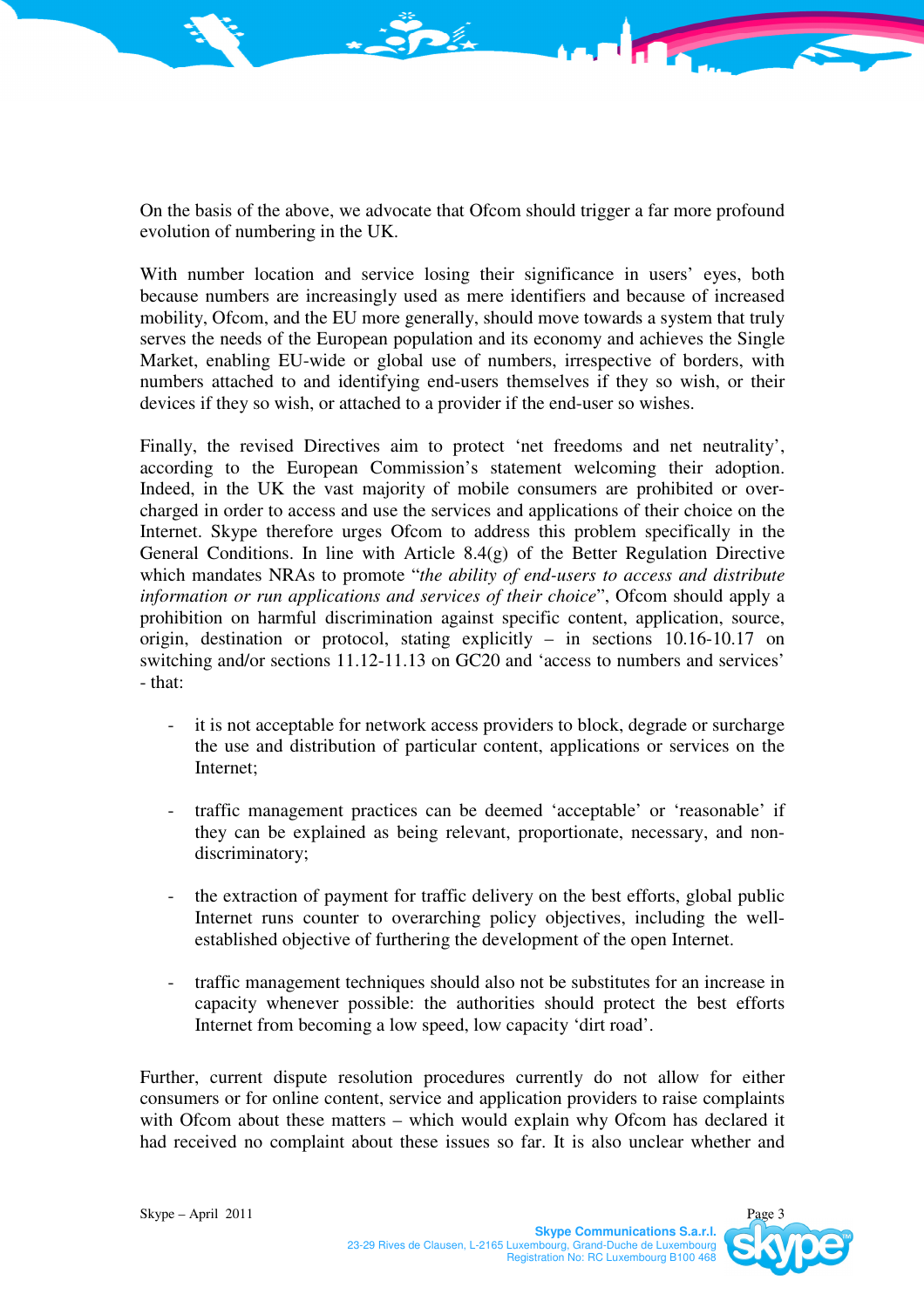how Ofcom would be able to take own-initiative action on such key Internet-related issues other than perhaps relating to end-users' minimum Quality of Service.

It is worth noting that other authorities around Europe, such as in France and Spain, have already specified their contrary understanding, whereby the new rules would enable them to both give Internet users the ability to initiate complaints, and for the NRA to take own-initiative action to remedy abuses. The lack of complaints about the issue of 'net neutrality' in the UK stems precisely from the fact that no complaint can actually currently be initiated in this field. We would therefore encourage Ofcom to also clarify in the General Conditions that Internet users or Ofcom can initiate action on these key Internet-related issues.

### **B. Response to Ofcom's Questions**

Please find below Skype's short-form responses to Ofcom's questions, with reference to the overall position we advocated in Section A. above.

#### *Q1. Do you agree with our proposed approach to definitions?*

#### Answer to Q1:

In Paragraphs 3.12 and 3.13, Ofcom proposes to delete the definition of Public Telephone Network (PTN) and update references throughout the GCs and USCs such that they refer to Public Electronic Communications Network (PECS), defined by reference to the Act. This proposal affects GCs 3, 4, 5, 9, 12, 14, 16, 17, 18, and 24, and well as USCs (not discussed here).

Skype believes that this has the effect of extending requirements which are linked to the concept of PATS beyond the scope of application intended by the EC Directives, including the placing of onerous requirements on providers of PECS, even where these providers of PECS do not themselves provide PATS or do not support the provision of PATS by third parties on their networks.

On the basis of what is stated above, we urge Ofcom to revisit its proposal to systematically substitute PTS by PECS throughout the GCs, and to reassess, in each case, whether or not this is suitable and proportionate.

For example, in GC 3.3, we do not believe that it is suitable and proportionate to substitute PTN by PECS, and we suggest re-formulation as follows:

*3.3 For the purposes of this Condition, "Communications Provider" means a person who provides a Public Telephone Electronic Communications Network supporting Publicly Available Telephone Services and/or provides Publicly Available Telephone Services.*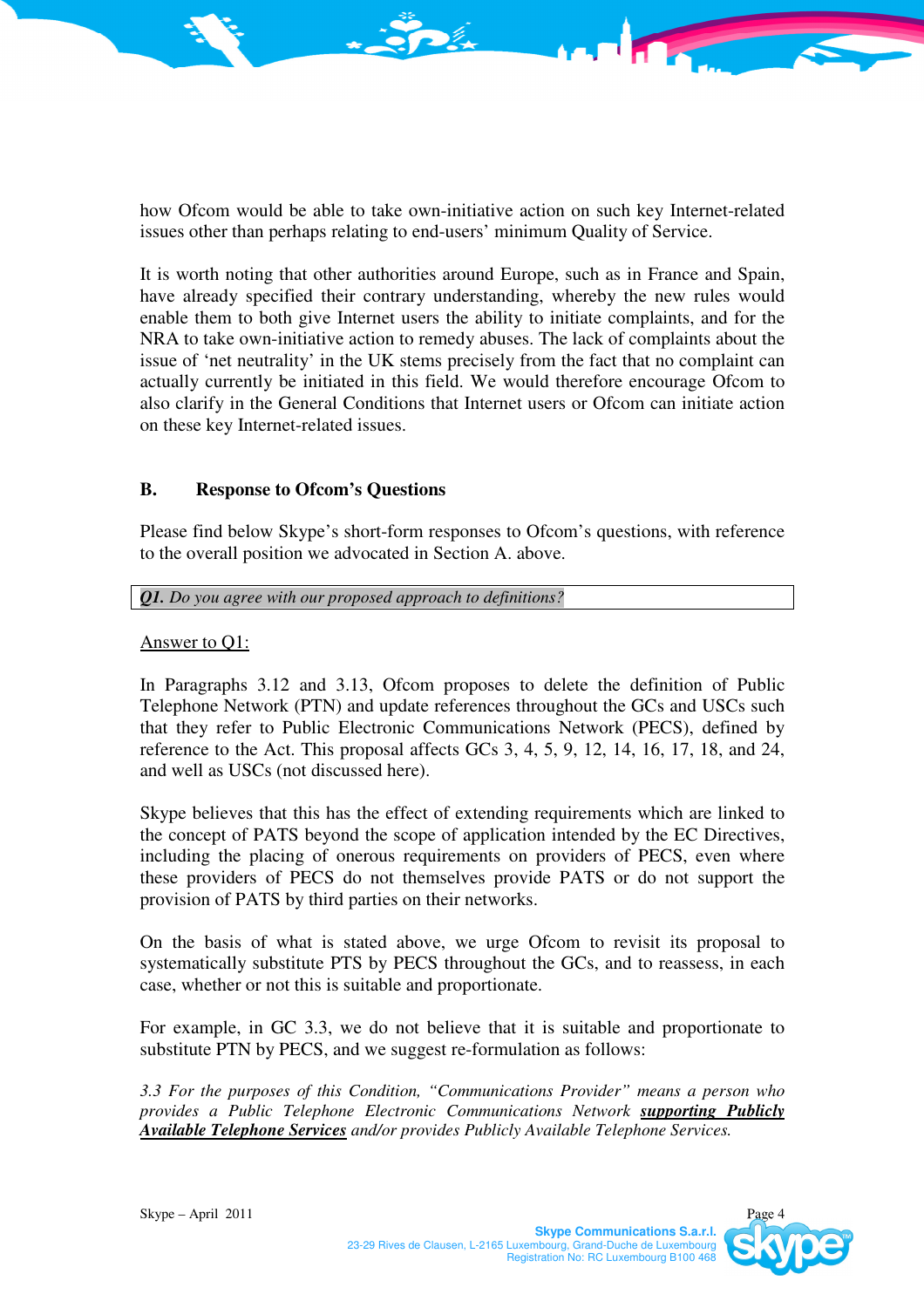We also believe that, for the foreseeable future, CG5.4a) (emergency planning), GC 12.1 (itemised billing), GC16 (DTMF and CLI) should remain related to the provision of PATS, and that it is inappropriate or at least very premature to aim to impose these types of requirements on providers of new forms of communications, and on the networks underlying such new forms of communications. In this context, we refer to Ofcom's own recognition of network-independent nature of certain offerings, and to the use of applications and services across multiple underlying networks. We also add that users of new forms of communications do not expect these to replicate all features of traditional publicly available telephone services.

In addition, we observe that the UK's definition of "electronic communications service" (ECS) contained in Article 23(2) of the Communication Act 2003 (as amended) is not in line with the definition of ECS contained in the Framework Directive 2002/21/EC, and is not proposed by the BIS consultation document or by Ofcom to be brought in line.

An important element of the definition of ECS is that it should capture services which are "*[…]normally provided for remuneration […]"*.We strongly suggest that this element be included in the definition, if not in the Act then certainly in the GCs. Making this change is clearly in line with Ofcom's duties to promote competition and societal and citizen interests, and fits well with the Government's drive to promote entrepreneurship and social enterprise.

### *Q2. Do you agree with our proposal to add CEPT to the list of standardisation bodies?*

## Answer to Q2:

We have no specific comment about the addition of CEPT to the list of standardisation bodies; we have, however, another and crucial comment to make.

Art. 17.2 FD states that *"[…] Member States shall encourage the implementation of international standards or recommendations [...]"*. Ofcom's GC2 includes wording as follows: *"[…] the Communications Provider shall take full account of international standards or recommendations adopted […]"*. (our emphasis)

It appears to us that the wording of GC2 is considerably more 'dirigiste', and entails risks, if applied restrictively, of stifling innovation in new forms of communications. It is no secret that participation in the standardisation bodies listed is onerous (and in some cases restrictive), which leads to a situation in which the largest established interests have considerable influence over standard-setting. There are therefore risks that the interests of a wider community of companies, and of users, may not be wellcatered for.

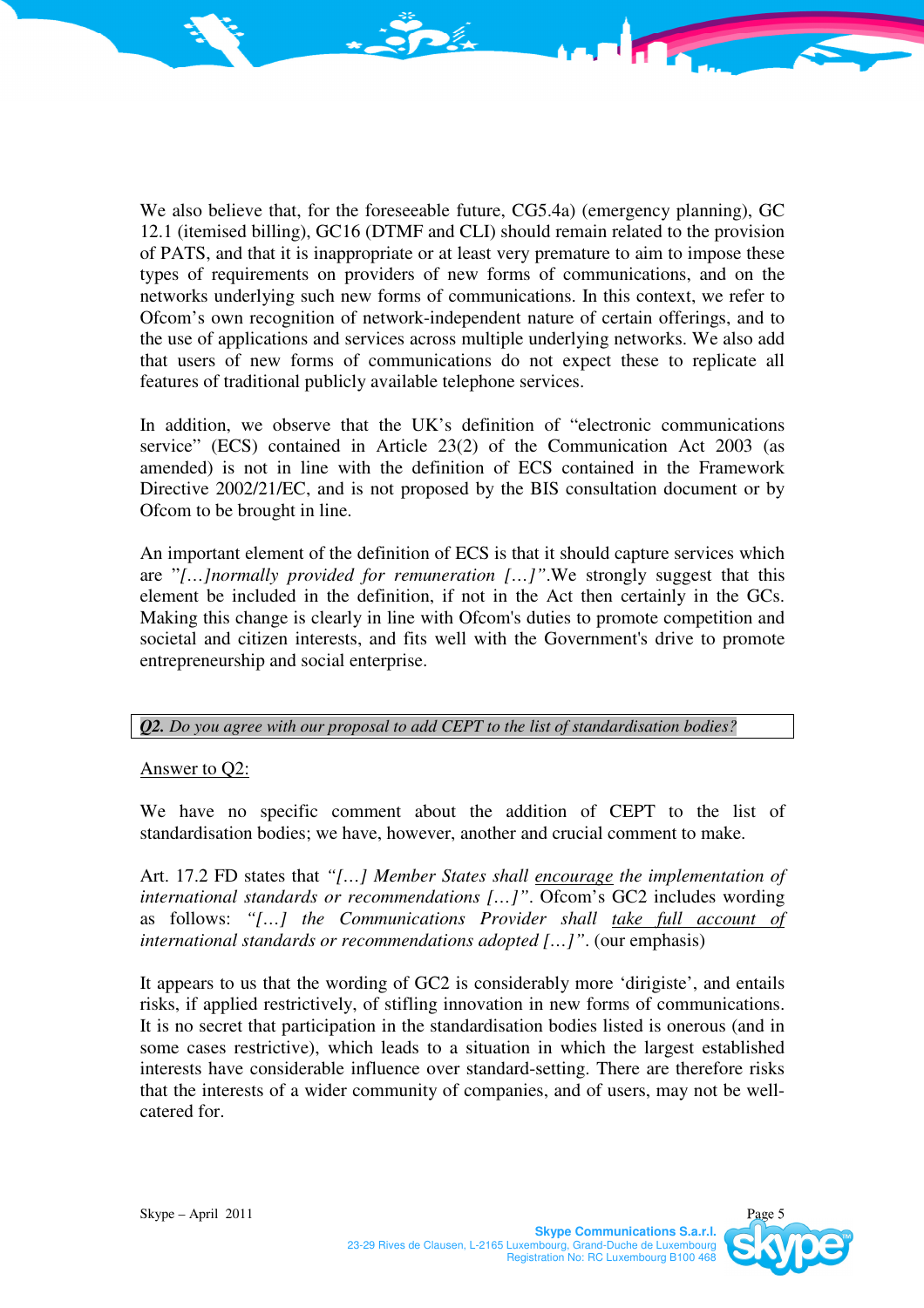On the basis of the above, Skype recommends that Ofcom adopt a wording in which it refers to encouragement, as opposed to any form of requirement.

*Q3. Do you agree with our proposals to extend the requirements of GC3 beyond 'fixed locations' and to require CPs to 'take all necessary measures' to maintain their networks and services and access to emergency services?* 

In Paragraphs 5.6 and 5.7, Ofcom proposes to modify the GC3 requirements relating to emergency services from "*take all reasonably practicable steps*" to "*take all necessary measures*" and also add the words "*fullest possible*".

Skype recognises that this wording is analogous to the wording of Art 23 of the revised Universal Service Directive, but we are concerned that the meaning of "*take all necessary measures*" and "*fullest possible*" is not proposed to be defined by Ofcom.

Furthermore, although Ofcom correctly points out in sections 6.11-6.14 of the consultation document (but not in the proposed amendments to the GCs) that '*the provision needing to be technically feasible'* is implicit in the revised Directive, Ofcom should make clearer reference to recitals 23, 35 and 40 of Directive 2009/136/EC, which each contain important elements. Indeed, these recitals recognise that certain networks (e.g. IP networks) and certain services (e.g. networkindependent services, whether they are provided at a fixed location, nomadically or on mobile) may not, at present and for the foreseeable future, be able to deliver reliable access to emergency services (reliability being a matter separate from location information), and that considerable standardisation efforts are needed before reliability equivalent to that of traditional networks and services will become achievable.

We therefore urge Ofcom to explicitly reflect the caveats contained in recitals 23, 35 and 40 of the directive within the relevant GCs, so as to avoid imposing obligations with which new networks and new services and communication solutions will not be able to comply, and so as to avoid interpretation difficulties.

We also reiterate Skype's long-standing position that Skype users do not expect to be able to make emergency calls through Skype. For the foreseeable future, Skype believes that it would be most unwise for legislators, governments or regulatory authorities to mandate the provision of access to emergency services on entities that are not technically able to provide a high expectation of flawless call initiation, call completion and call routing. Giving users a false sense of security, whilst knowing that some calls will inevitably not reach the expected destination would, in Skype's opinion, be far worse than taking the risk of endangering citizens' safety.

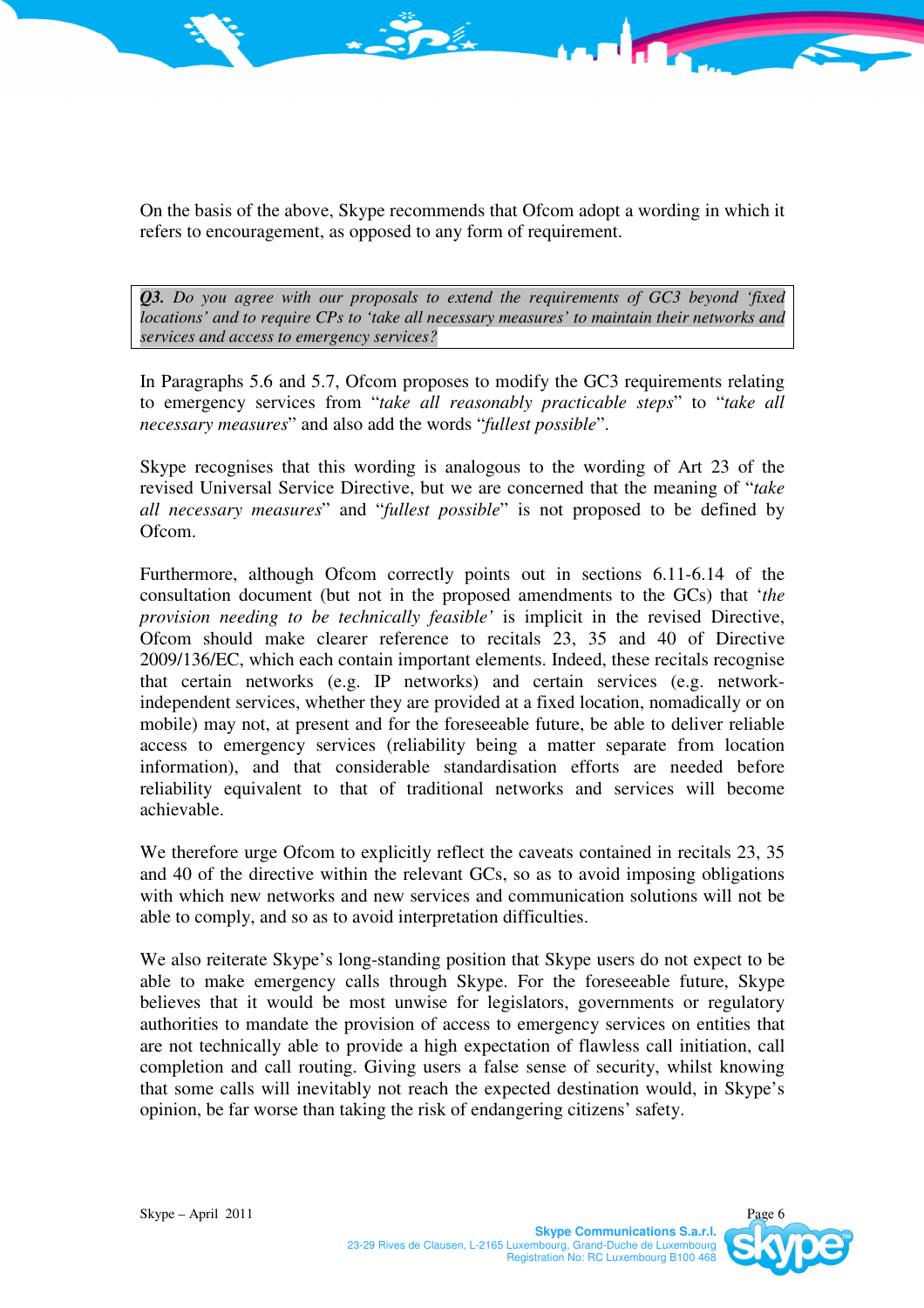Ofcom should instead encourage software application providers, like Skype, to continue to fully inform our users and extinguish any expectation that they can provide access to emergency services.

*Q4. Do you agree with our proposals for emergency call numbers - which includes amending the definition of CP and requiring that location information is provided free of charge, as soon as the call reaches the emergency organisations and is accurate and reliable (in line with our proposed high level criteria)?* 

GC4 concerns location information associated with emergency services.

As opposed to its proposals relating to GC3, Ofcom has, in the case of its proposals relating to GC4, reflected a key recital of Directive 2009/136/EC, i.e. recital 40. We welcome this reference, and we welcome the approach taken by Ofcom to maintain a caveat relating to technical feasibility, based on recital 40.

Recital 40 refers not only to location information (the subject-matter of GC4), but also to reliability and availability (a subject matter affecting GC3 and GC4). As per our response to Q3, we suggest that Ofcom should make explicit reference to this recital, as well as to other key recitals, in the final GCs.

The last sentence of Paragraph 6.13 of Ofcom's consultation document indicates that where VoIP services are provided '*at a principally fixed location*', exemptions from the requirement to provide location information would not apply, on account of technical feasibility. Skype agrees that where Voice over Broadband is provided by the broadband access provider, reliable location information is available, because consumers can genuinely expect to be able to make emergency calls because their experience is essentially the same as with traditional telephony (same handset, same provider, etc.). However, in the case of network-independent providers, many of which are Internet-based and never visit the customer premises, it is not possible for those network-independent providers to verify the accuracy of the location information provided by end-users. We would therefore ask Ofcom to exercise caution, and avoid making assumptions on expected reliability of location information, where there is no physical link between the network termination point and the delivery of VoIP. Ofcom would therefore be well-advised to remove the last sentence of Paragraph 6.13.

We welcome Ofcom's statements in paragraph 6.30 relating to standardisation work on location information for nomadic VoIP. However, also with reference to our response to Q2, and our general remarks in Section A. above, it is important that any standardisation work reflects the innovative communications solutions that are emerging and being developed, and it is important to ensure that standardisation work involves not only the incumbent interests, but also the (usually much smaller) innovators and users. It is also crucial for any UK approach to standards to be linked

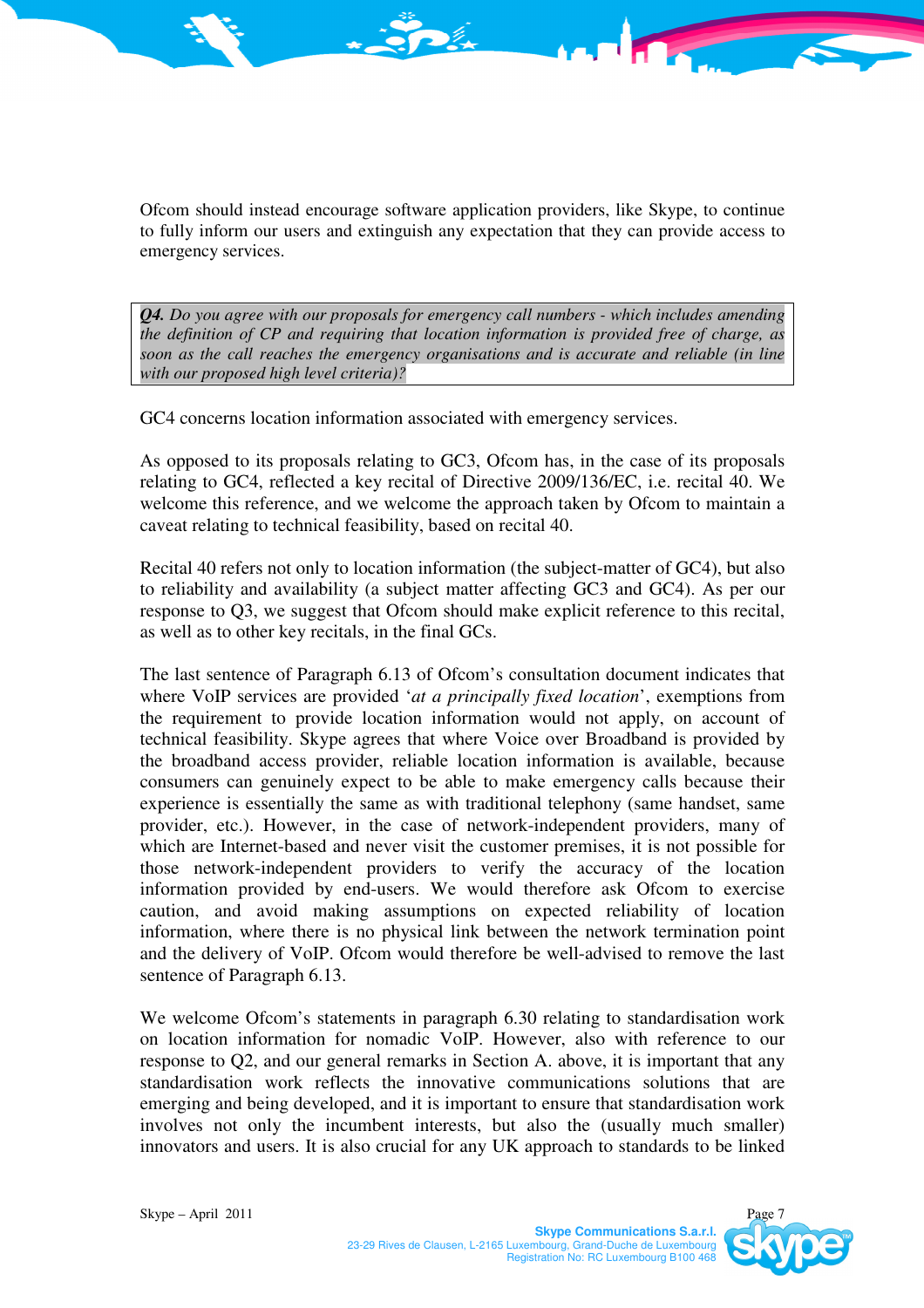and consistent with standards work done internationally; we would wish to point Ofcom here in particular to the work done by the IETF ECRIT working group, as well as the 'NG112' standardisation work which has been carried out for over a year by the European Emergency Numbers' Association (EENA), in which several UK stakeholders are involved. In the era of the global public Internet, only a solution that works across several jurisdictions and can be implemented easily and efficiently by the largest number of stakeholders makes sense.

*Q5. Do you agree with our proposed approach to contract related requirements relating to the provision of additional information, the length of contracts and the conditions for termination?* 

*Q6. Do you agree with our proposals to ensure equivalent access to the emergency services for disabled users and to mandate the provision of Emergency SMS?* 

*Q7. Do you agree that given the existing measures that are in place to help disabled users to access 116XXX services, it is not necessary to make further changes to GC15 in this respect?* 

No comments.

*Q8.* Do you agree with our proposals on conditions for transferring the rights of use of *telephone numbers and also for granting their use for a limited period of time?* 

Skype welcomes Ofcom's proposed confirmation and rendering explicit of the possibilities for sub-allocation of numbers. This is clearly conducive to promoting both competition and efficiency in the use of number blocks. However, we are not sure that sub-allocation of numbers represents a transfer of a right of use over numbers, as per the amended Authorisation Directive 2002/20/EC, Annex C6, although we welcome in general the possibility for full block transfer and partial block transfer to occur.

More fundamentally, and as set out in Section A. above, Skype is of the opinion that the right to use E.164 numbers, including geographic numbers, and the approach to sub-allocation of numbers, should not be restricted to particular geographic areas, to particular technical solutions, to particular business models, to particular usage cases, or to a particular status that are predetermined, etc.

Indeed, any citizen, end-user, other user, provider of Information Society Service, provider of Electronic Communications Service, etc. should be entitled to be allocated (given a right of use over) numbers, for self-provision, service provision, and indeed for whichever purpose (insofar as it is in not in breach of laws).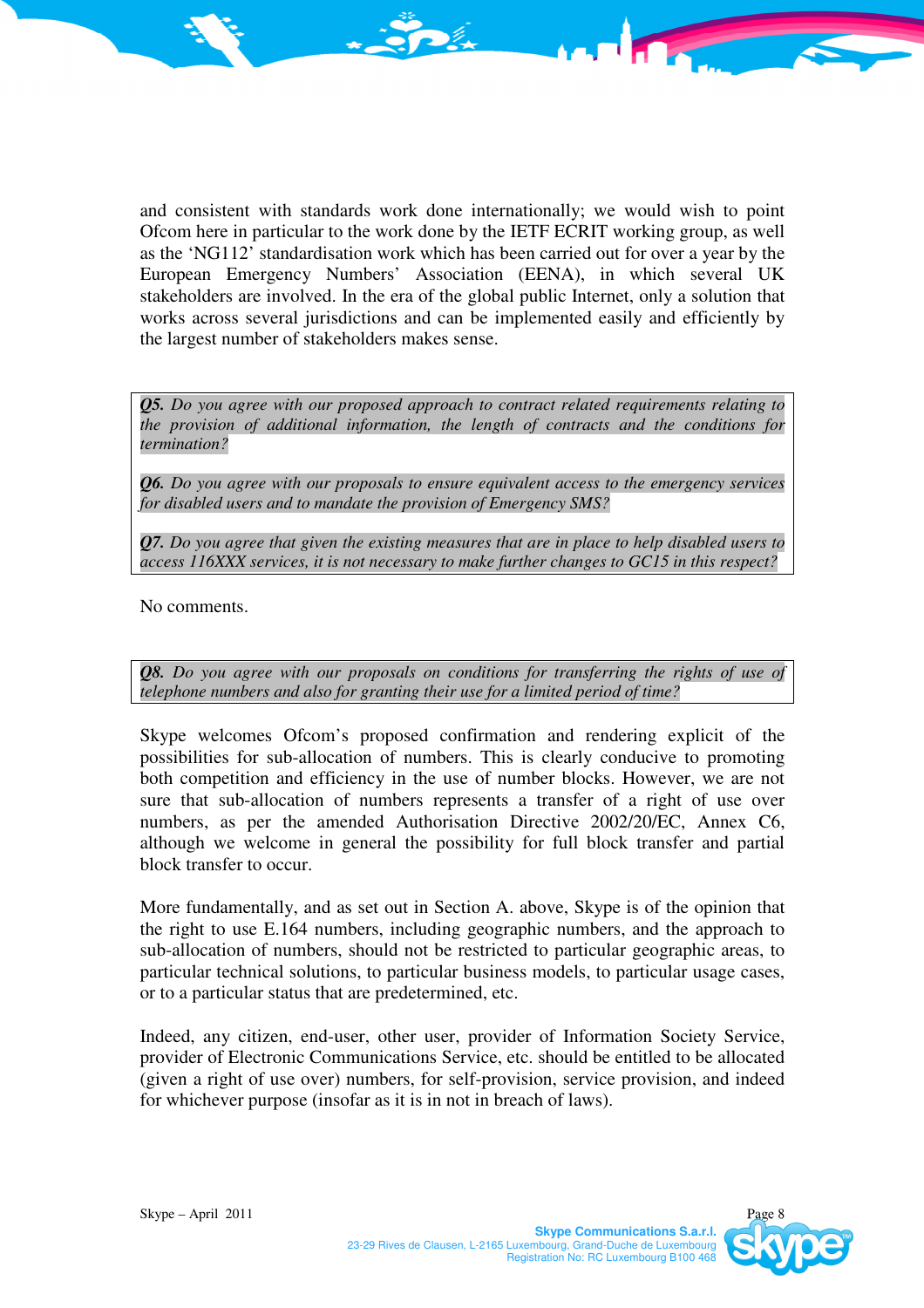On the basis of the above, we advocate that Ofcom should trigger a far more profound evolution of numbering in the UK.

*Q9. Do you agree with our proposals on the one working day requirement in relation to bulk mobile ports and in relation to fixed porting? If not, please explain why?* 

*Q10. Do you agree with our proposed approach to the porting compensation scheme requirement?* 

No comments.

*Q11. Do you agree with our proposed approach on requirements relating to ensuring access*  to all numbers within the Community, the charging of ETNS numbers and calling the hotline *for missing children on 116000?* 

We understand that Article 27.3 of the amended Universal Service Directive 2002/22/EC stipulates that undertakings providing PATS and allowing international calls must be required to handle calls to and from the ETNS *"at rates similar to those applied for calls to and from other Member States"* and that it is difficult for Ofcom to deviate from this EU law requirement.

However, practical experience, with the failure of ETNS over the past decade, and with the very poor track record of 'nomadic number ranges' over the past 5+ years in a wide range of EU Member States, and with the global number ranges in almost all countries, has taught us that operators will deliberately apply high retail prices to certain number ranges, will deliberately exclude numbers from their flat-rate bundles, etc. in order to hurt what they perceive as potential competition. Given this experience, we believe that there is strong evidence pointing to the need for a retail pricing rule which requires ETNS numbers to be treated at the retail level in the exact same manner as domestic geographic numbers (as opposed to 'calls to and from other Member States' as is provided for by the directive).

In sections 11.4 and 11.9, Ofcom proposes to maintain that any requirements relating to calls to other EU Member State non-geographic numbers and to ETNS numbers would continue to be subject to technical and economic feasibility and that called subscribers may continue to limit access by calling parties located in specific geographic areas. We fully understand that, under the prevailing arrangements, called subscribers choose to limit access by calling parties abroad, given that those called parties may well incur very substantial costs in doing so. However, keeping ETNS numbers (we do understand that these no longer exist, but that the EC has consulted about their revival), subject to the criterion of technical and economic viability, will only stimulate (especially incumbent and mobile) network operators in keeping in place the practices which prevented the ETNS from emerging in the first place.